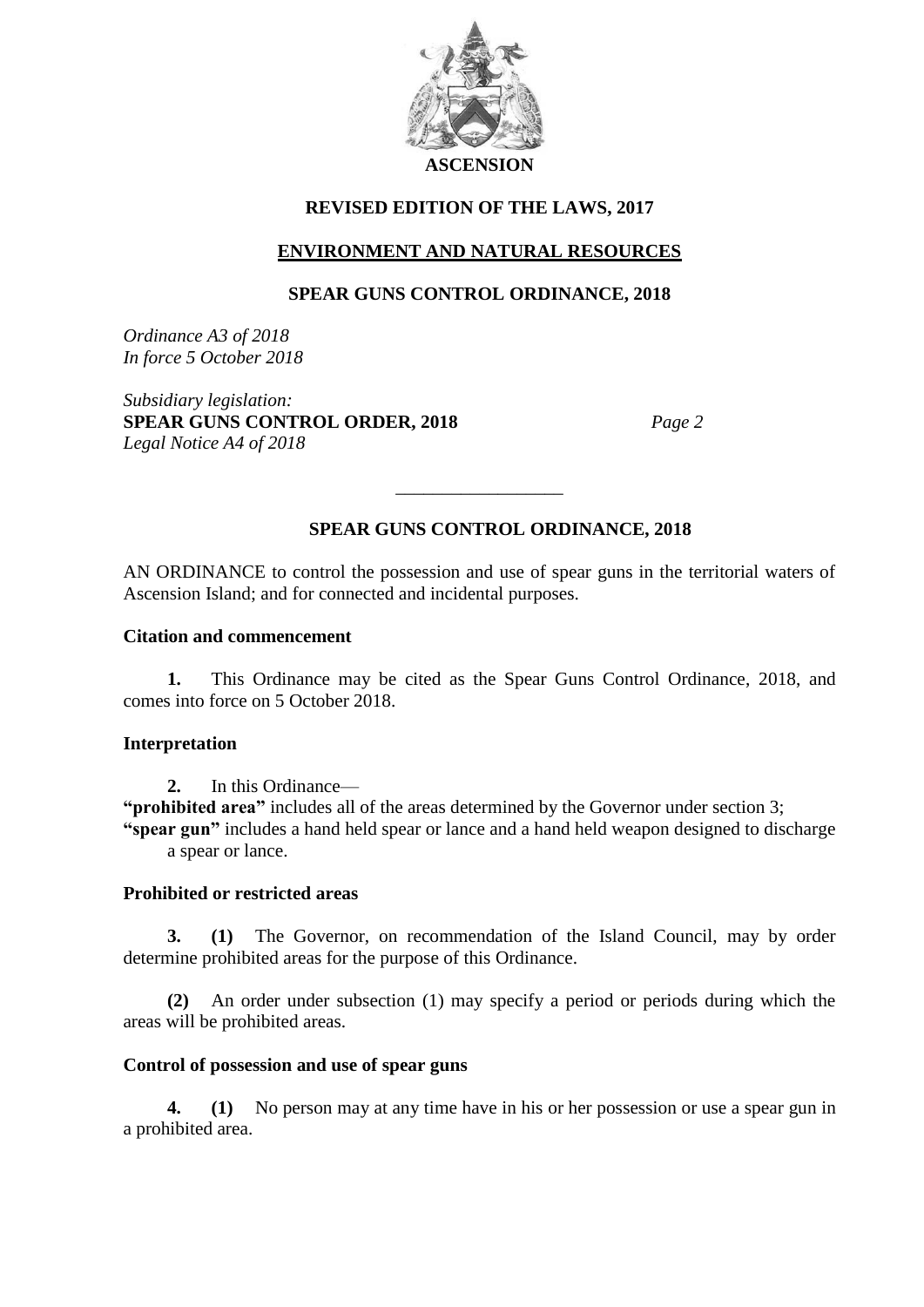**(2)** If a spear gun is found upon any vessel whilst in a prohibited area, every person aboard that vessel is deemed, unless the contrary is proved, to have been in possession at all relevant times of the spear gun.

# **Offence**

**5. (1)** A person who contravenes section 4 commits an offence. Penalty: A fine of £5,000 or imprisonment for a term of 6 months.

**(2)** If a person is convicted of an offence under section 4, the convicting court may, in addition to imposing a fine in respect of the offence, order that the spear gun involved in the commission of the offence be forfeited to the Crown.

**(3)** A person does not commit an offence under section 4 if he or she has a spear gun in his or her possession on a vessel solely for the purpose of conveying such spear gun through the prohibited area to an area that is not a prohibited area.

**(4)** The burden of proving that a spear gun is in a person's possession for the purpose mentioned in subsection (3) is upon the person found in possession of the spear gun.

# **SPEAR GUNS CONTROL ORDINANCE, 2018**

\_\_\_\_\_\_\_\_\_\_\_\_\_\_\_\_\_\_\_\_\_\_\_\_\_\_\_\_\_\_

# **SPEAR GUNS CONTROL (ASCENSION) ORDER, 2018**

(Section 3)

# **Citation**

**1.** This Order may be cited as the Spear Guns Control (Ascension) Order, 2018.

# **Prohibited areas**

**2.** The area set out in the Schedule is a prohibited area for the purposes of the Spear Guns Control Ordinance, 2018, for a period of one year with effect from 5 October 2018.

# **SCHEDULE**

 **\_\_\_\_\_\_\_\_\_\_\_\_\_\_\_\_\_\_\_\_\_\_\_\_\_\_**

# **PROHIBITED AREAS** AREA DESCRIPTION

(1) English Bay All that area of coastal water within the bay enclosed by a line reaching from the end of the area marked "A" known as Two Hook (7.8928 degrees South, 14.3858 degrees West) in a north-easterly direction for approximately six hundred and ninety metres to a point on the rocks marked "B" known as North Point (7.8897 degrees South, 14.3803 degrees West).